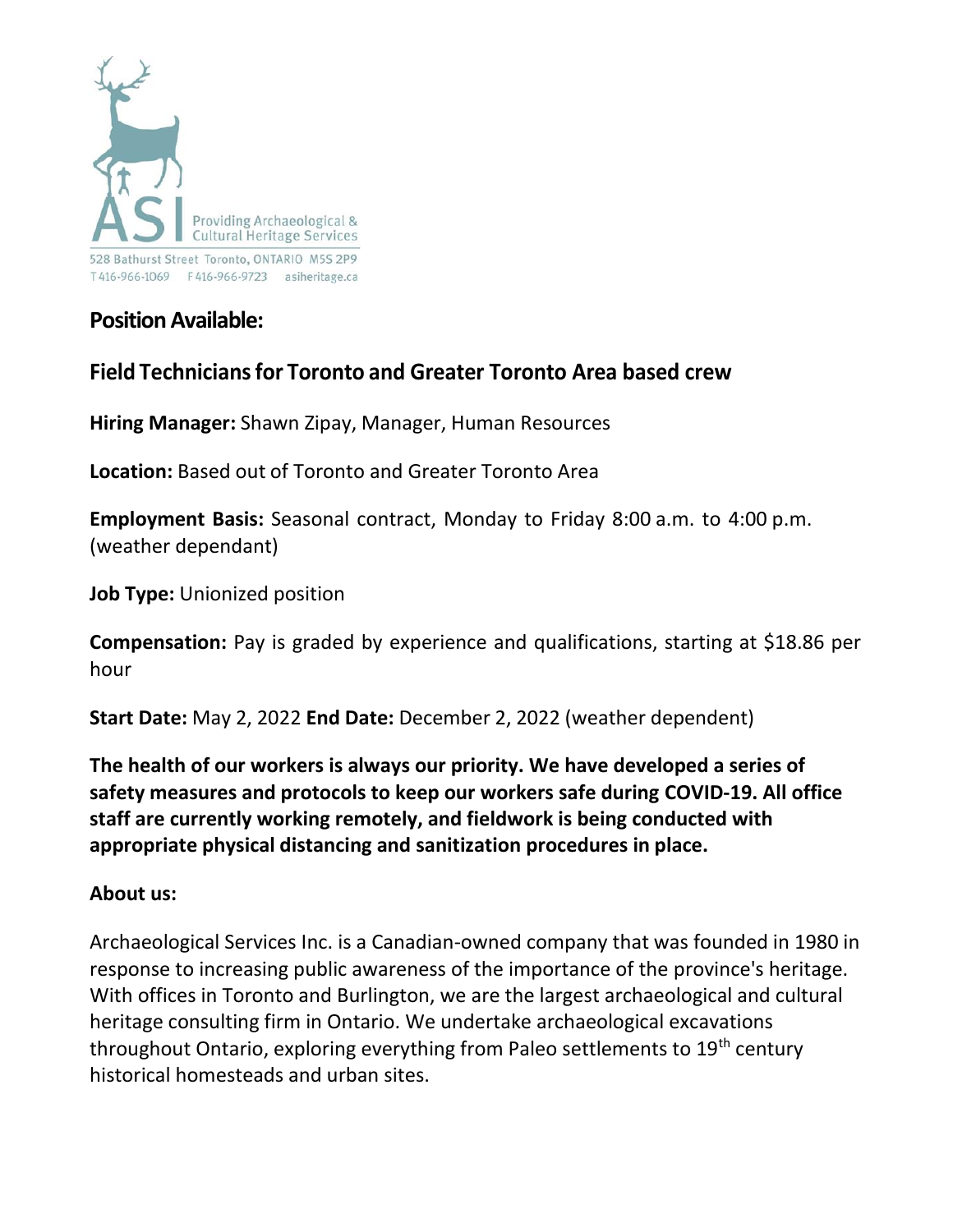Archaeological Services Inc. is committed to fulfilling our core value of employing an industry-leading team of diverse, accomplished, and dedicated professionals. We aim to create a workplace that celebrates the diversity of our employees, First Nations, clients, and stakeholders, and commit to creating culturally sensitive products. Archaeological Services Inc. endeavors to foster an inclusive, equitable, and accessible environment where all employees feel valued, respected, and supported.

We are an Equal Opportunity Employer in accordance with the Accessibility for Ontarians with Disabilities Act, 2005, the tenets of the Canadian Human Rights Act and the Ontario Human Rights Code.

## **About you:**

Archaeological Services Inc. is seeking to employ people with a love for Woodland period archaeology who thrive in a physically demanding job. Our ideal candidate will be a team player, dependable and have a positive attitude.

#### **Position Requirements:**

Candidates must be able to perform physically demanding and repetitive tasks.

Candidates must be able to work outdoors in adverse environmental conditions in hot and cold temperatures.

We start work early in the morning; you will need to meet at a central location no later than 7:00 a.m. to drive to the site or be on-site by 8:00 a.m.

## **A working knowledge of archaeological field methodsis preferred but not required for this position.**

**Please highlight on your resume any specific areas of archaeological knowledge and experience (e.g., faunal, bioarchaeology, Woodland settlement excavation, ceramic).**

We work in tight-knit teams out in the field, so successful applicants must be able to work well in groups.

You will need excellent communication skills, both written and verbal.

Some jobs may require temporary out of town billeting, so flexibility is required.